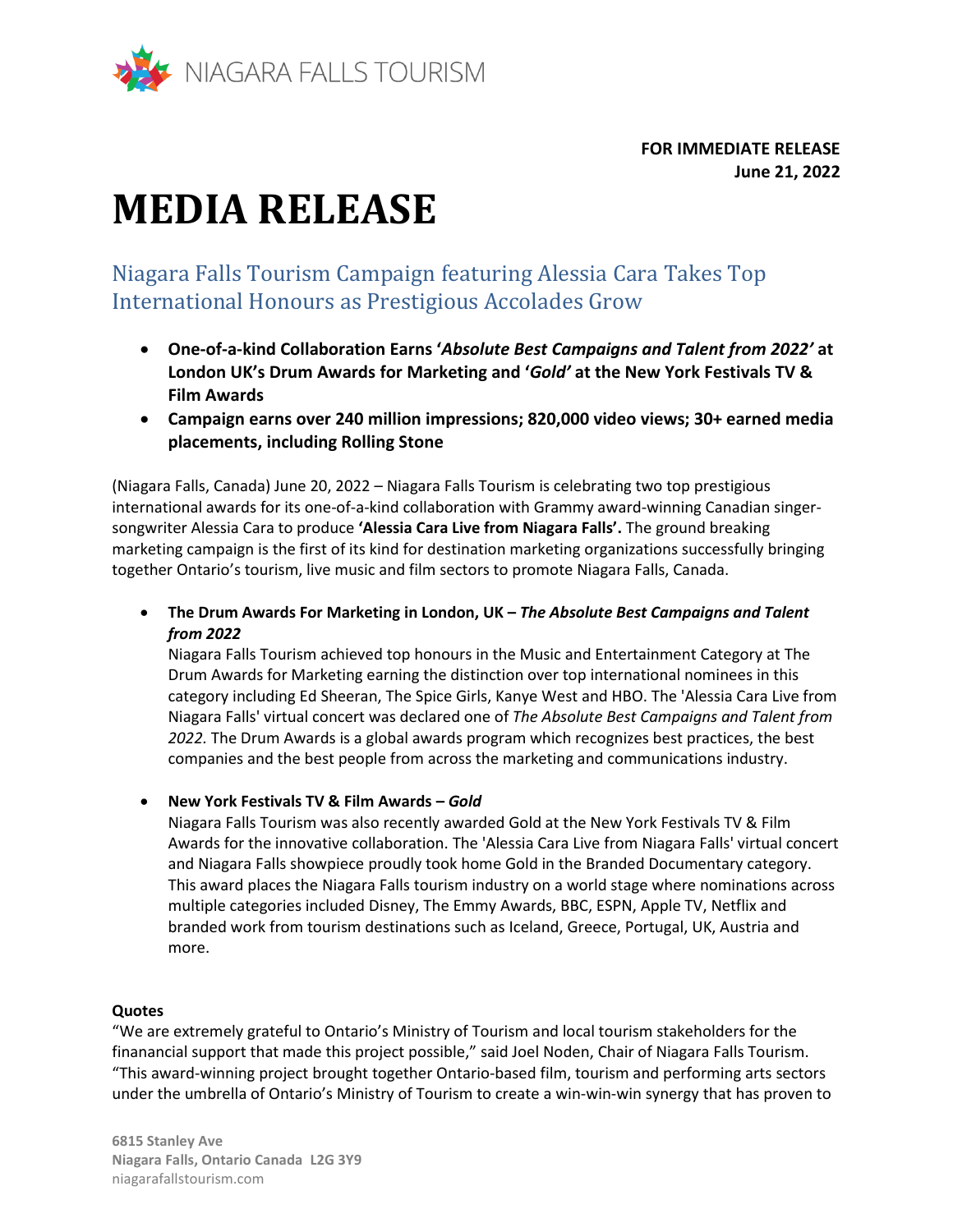

be a major success uplifting the destination with new and existing demographics while reaching millions of eager travellers."

Niagara Falls Tourism President and CEO, Janice Thomson said, "We are thrilled to be recognized internationally for Niagara Falls Tourism's leadership in innovating groundbreaking marketing collaborations. Featuring Niagara Falls as the backdrop to launch fresh music serves as a reminder that Niagara Falls is the Entertainment Capital of Canada. Partnering with outstanding talent on this production, Ontario-born artist Alessia Cara has extended our reach far beyond the industry's highest benchmark for destination marketing."

Further, President of the Tourism Partnership of Niagara, Anthony Annunziata added, "This partnership was about supporting Niagara Falls Tourism as they work to position Niagara Falls as a key player in Canada in showcasing live entertainment."

#### **Resources**

- **See the project case study video [here](https://niagarafallstourism-my.sharepoint.com/:v:/p/csuthons/EajfjfXr3xdGtDBGlwiJ1YEB5eGEPjjtG55dn5zcC0Y3EA?e=rTQnMm)**
- **As seen on The Late Show with Stephen Colbert on July 19th**
	- o Alessia Cara "Sweet Dream" live from Niagara Falls, Canada **[here](https://youtu.be/Az7fXOhneio)**
- **As shared on The Late Show with Stephen Colbert social channels on July 19th:** 
	- o Alessia Cara "Shapeshifter" live from Niagara Falls, Canada **[here](https://youtu.be/dfPKSBLZDQM)**
- **As seen on MTV Fresh Out Live**
	- o Alessia Cara "Sweet Dream" live from Niagara Falls, Canada **[here](file:///C:/Users/Chantal%20Suthons/AppData/Local/Microsoft/Windows/INetCache/Content.Outlook/QVJ44C7M/o%09https:/youtu.be/Y2dwtFVR4Oc)**
- **Images** from the production can be found **[here](https://can01.safelinks.protection.outlook.com/?url=http%3A%2F%2Flink.mediaoutreach.meltwater.com%2Fls%2Fclick%3Fupn%3Dx-2BswMZAP5qZXWg3NI1m88WlvgOzrQo6Q3-2FvBnMr-2BkcBmaDGjkHaJC5yuVvLQAk4LjbWGXZZ-2Fc1wszhVVY1lM2aRkI72wV-2F7LS63zJfPxkqhH-2Fu4cqKkQxTwUxeWVhGm4ot2-2BhqwjU53ZCShfGf6KP07c-2BTR-2BPW7CRDsqXCsVj-2Bw-3DRxjo_lUVMtjJYZeeA5pwCTSeCidxM4s7xTnj9Mlr2jb3sMME0dJwcD7v4LWGpniRvPEREs8rfLHTrZUdVGwGX9bvoO6ebyp4e65QUMLHa1sZeMFjfFcKsEWXaguTQr-2FhCglTuLEFH8bYv2lBs4QjEAFrK4Ks-2BSEigIki1GhjuTT6X29-2BPxYtAD4E1FW0CbQn5eQbQ2THEQcGlF0FnyOfXGdlfBKiHf768EpCB9-2Fkq70DaQw0ltWJPL-2FUMcGzeBpyuEgOVs8Dl4lQGPVhLZ3IlAadsqYfgdvKKvRwokA3yIHxAGa-2F6pNe-2Fp8ckGnePejvIqkrJh1ie8KnTI3rPDhtFogT-2Fjw7ripb5blmyX2o23aofgE45i2FDLoLMyHn3NtvavCT9D7d-2FZAmYGARyHJu7Czs-2FFw-3D-3D&data=04%7C01%7Cfil.martino%40rci.rogers.com%7C5c24ddb0f8224274d2ba08d96c013e78%7C0ab4cbbf4bc74826b52ca14fed5286b9%7C0%7C0%7C637659574971646597%7CUnknown%7CTWFpbGZsb3d8eyJWIjoiMC4wLjAwMDAiLCJQIjoiV2luMzIiLCJBTiI6Ik1haWwiLCJXVCI6Mn0%3D%7C1000&sdata=Zs4h8RLArtCcQOQuZQzX%2BHxv8V1wp26mUUpXGzHDXF4%3D&reserved=0)**

#### **About the Campaign**

Produced in the summer of 2021, the Niagara Falls documentary features Alessia Cara performing live in breathtaking iconic locations to showcase the beauty of Niagara Falls in a new, dramatic light to build excitement around Niagara Falls, Ontario as the place to go for live entertainment. The award-winning documentary was a one-hour special combining new music premieres, new acoustic arrangements and candid interviews. The film premiered nationwide on CityTV in August 2021 and is posted to Alessia Cara's [YouTube Channel.](https://youtu.be/89qmtYeic5g)

Niagara Falls Tourism broke new ground with this campaign, a first of its kind for destination marketing organizations in Canada, placing Niagara Falls in the crest of music culture with a concept and world class execution that exceeded all expectations and an initial benchmark of 500,000 views. Video clips from the campaign were featured on The Late Show with Stephen Colbert, MTV and etalk Canada, and reported on dozens of outlets across Canada and around the world, including [Rolling Stone.](https://www.rollingstone.com/music/music-news/alessia-cara-sweet-dream-shapeshifter-late-show-stephen-colbert-1199393/) To date, *Alessia Cara Live from Niagara Falls* campaign has earned over **240 million impressions, 820,000 video views, and 30+ earned media placements with a combined value of \$4.5 million**.

This project kick-started business recovery post-Covid pandemic and recognized live music in Niagara Falls as an important sector of the tourism industry, leading to the launch of *Niagara Falls MUSIC LIVE*. This live music event series held throughout the year averages 50+ performances in over 20+ venues across the city and sealed Niagara Falls Canada's designation as a '**Music City'** in recognition of the city's vibrant music economy.

**6815 Stanley Ave Niagara Falls, Ontario Canada L2G 3Y9** niagarafallstourism.com